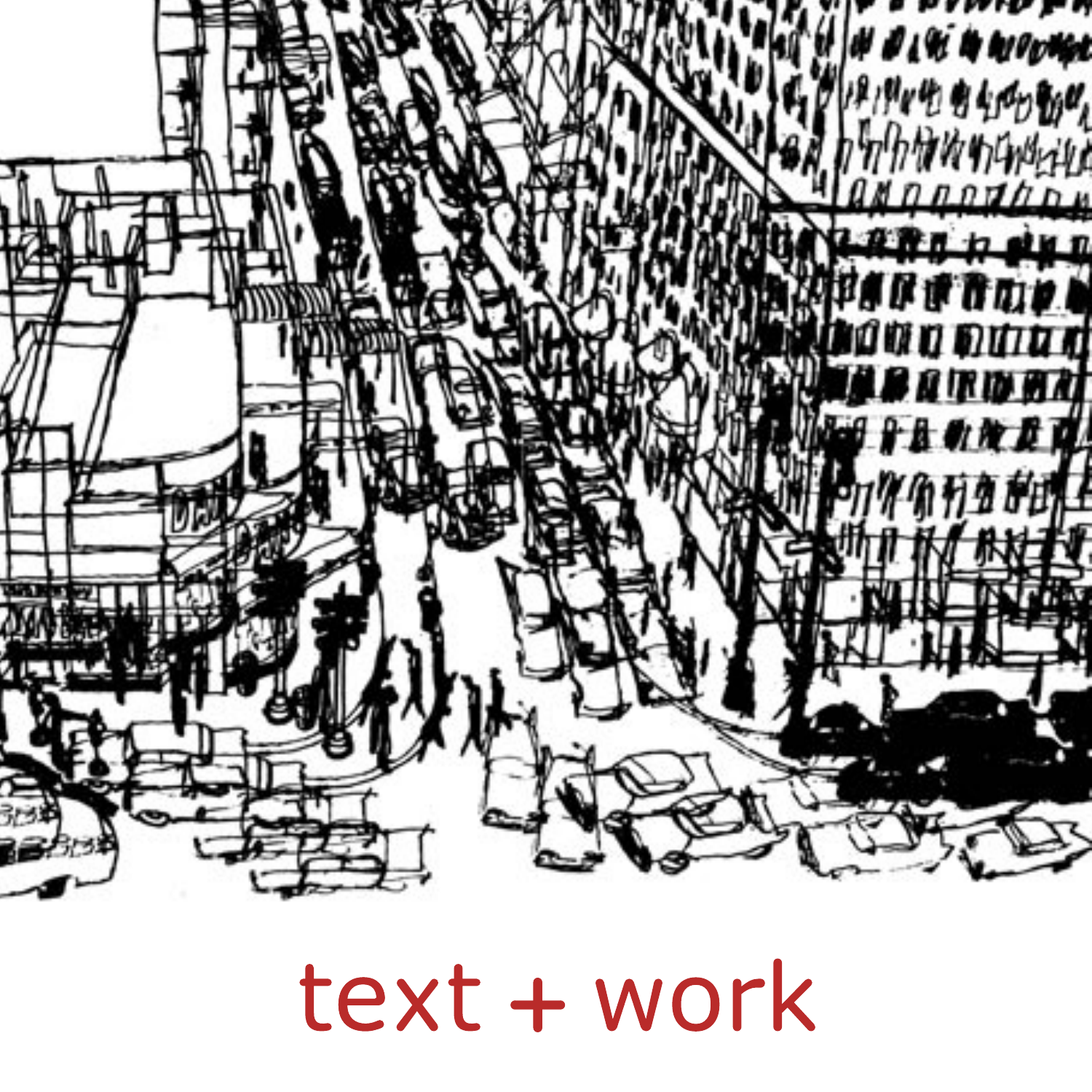# EUREKA<br>An exhibition of the<br>Idea-based Graphic Design<br>of Bob Gill<br>in collaboration<br>with norwich gallery<br>Norwich School<br>of Art & Design

text+work, The Gallery The Arts Institute at Bournemouth

 25th September – 21st October 2006 Event 5th October 2006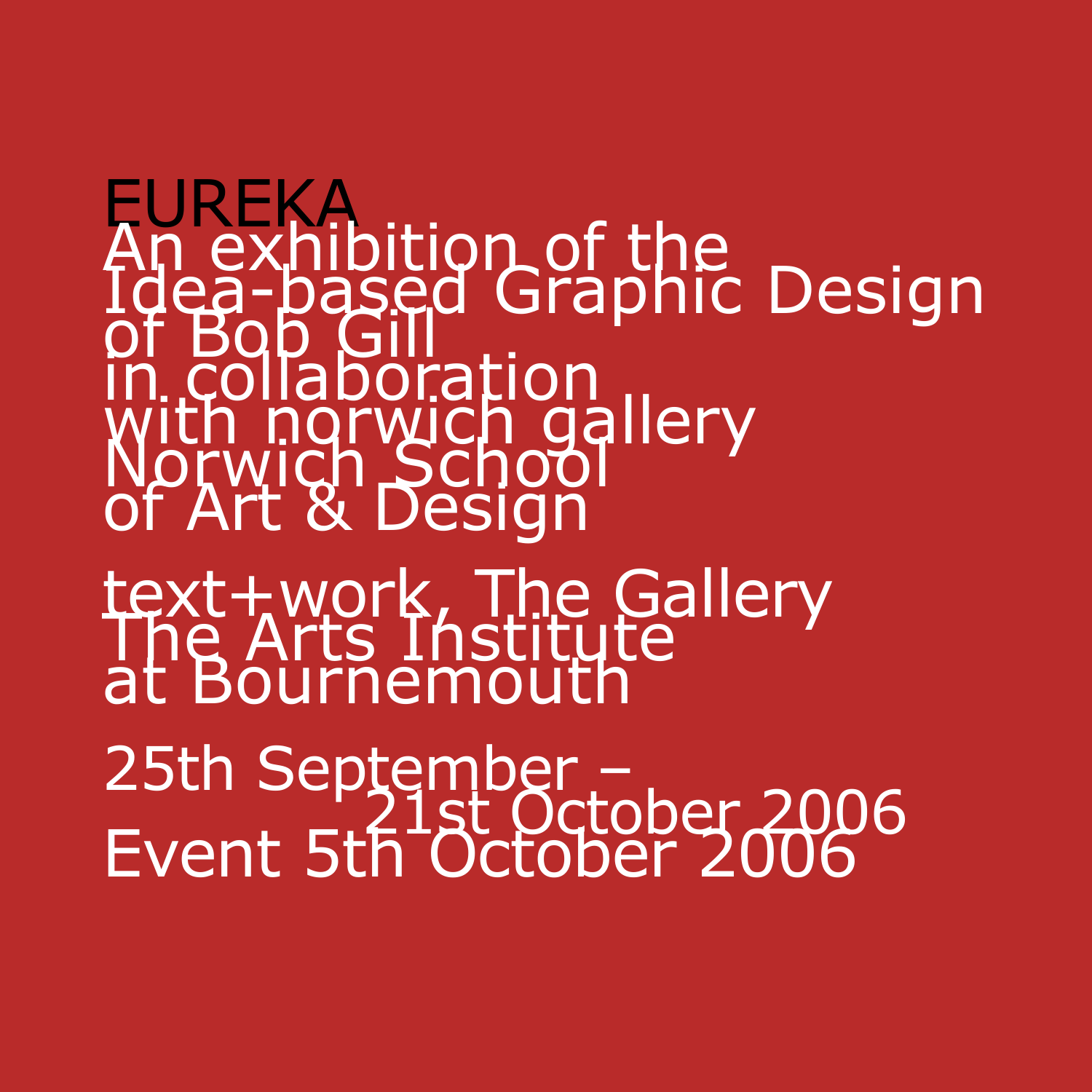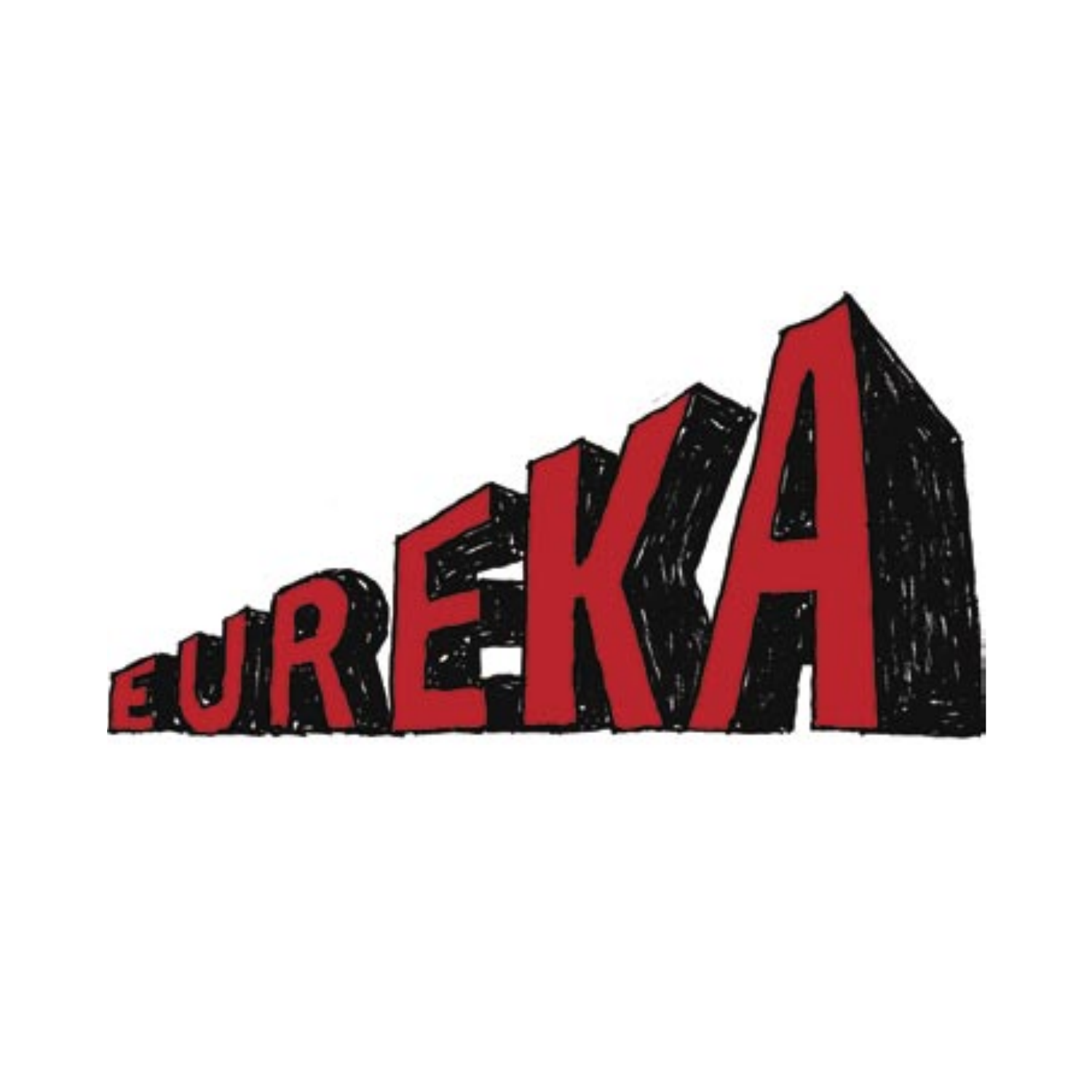### EUREKA

text+work is presenting a comprehensive exhibition of the design work of Bob Gill in collaboration with norwich gallery, Norwich School of Art & Design.

This exhibition was developed out of the expertiseof Ray Gregory who was taught at the Royal College of Art by Bob Gill in the early 1970's.

Bob Gill is a designer, an illustrator, a copywriter,a filmmaker, and a teacher. His work has been shown in Europe, South America, the Far East andin the US.

As part of the concept of text+work, Bob talks about his process as a designer. It has been said that Bob has a unique ability to cut right to the chase; to take a complex design problem and arrive at an exciting and intelligent solution. He has also been described as being among the most inventive designers of his generation.

text+work underpins the current exhibition programme at the Arts Institute at Bournemouth's gallery. norwich gallery is part of Norwich School of Art & Design and it has run a consistent programme of exhibitions of contemporary art and design since the 1970's.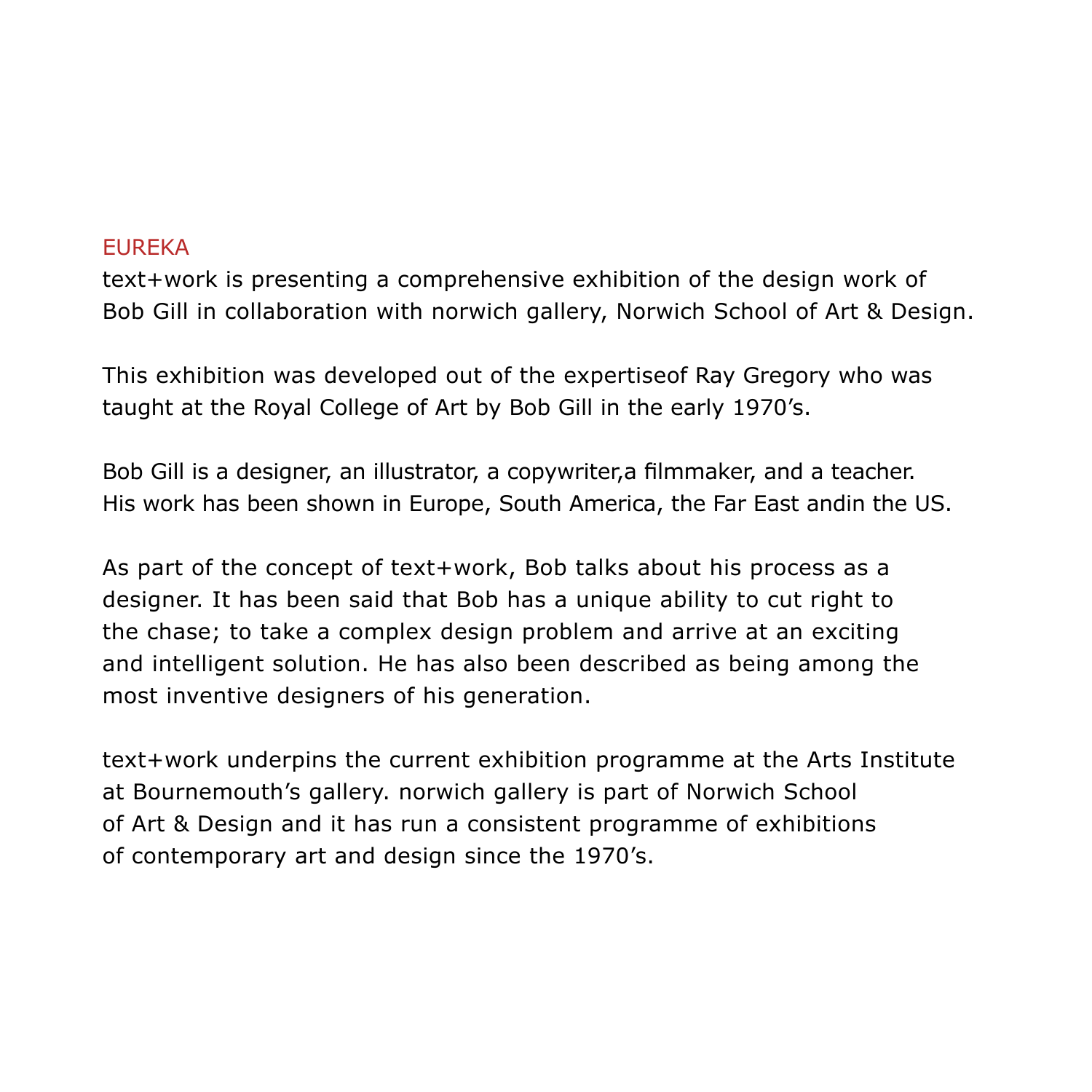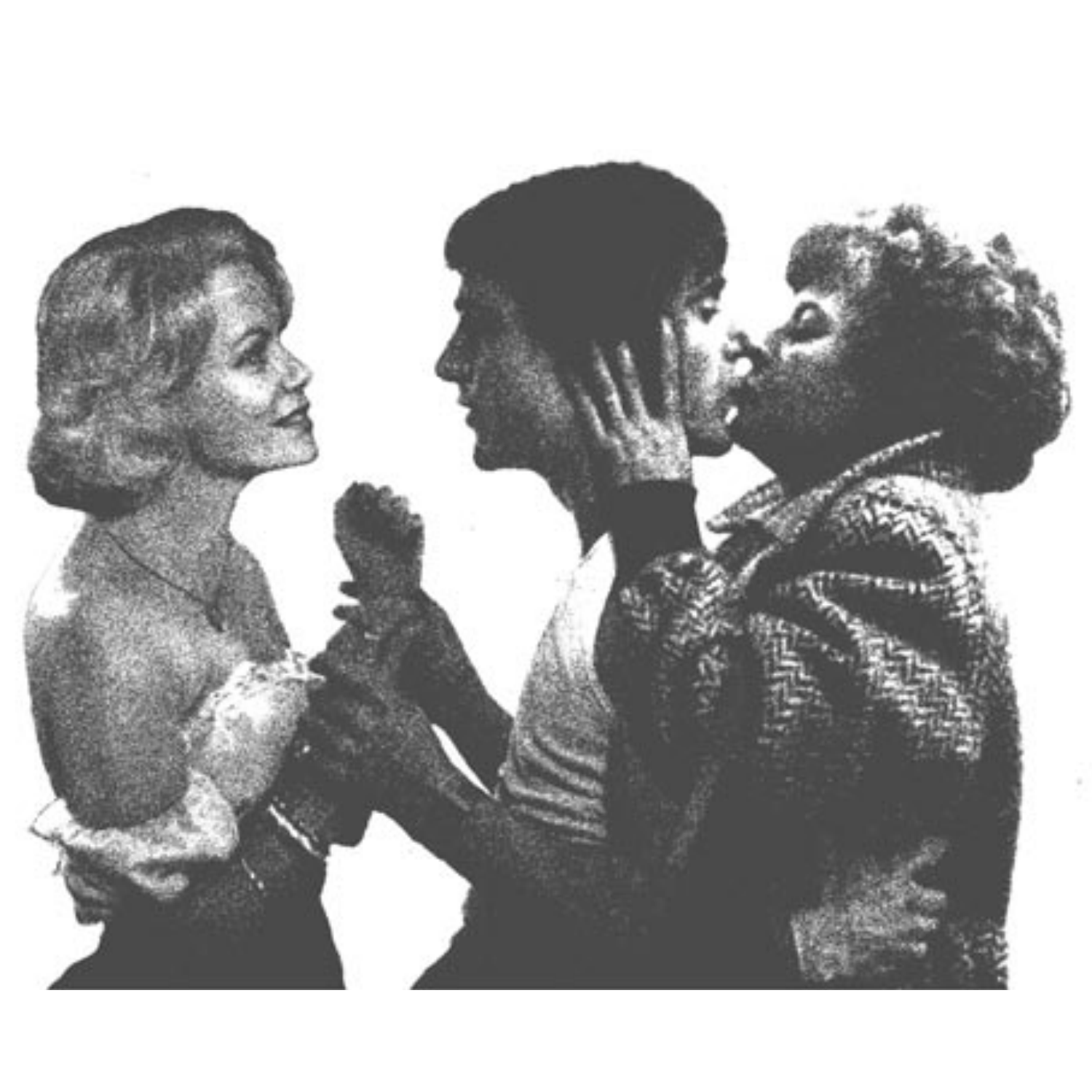### Letting go

In the beginning, I, along with most graphic designers, was preoccupied with aesthetics and fashion. I wasn't really interested in communication. I presumed to know what a well designed job should look like, before I bothered to find out its purpose.

But that was a long time ago.

I eventually realized that it was more exciting not to know what a well designed job should look like.

Design, for me, was no longer a fashionable typeface or a layout looking like a Mondrian with lots of white space. Design became a process for solving problems. I realized that any design was valid as long as it solved the problem in a precise and original way.

As I began thinking in this new way, my relationship with clients began to change. I stopped trying to ram my aesthetic prejudices down their throats. Why should clients have my tastes? My background was in art. Theirs was in commerce.

We began to communicate on a different level. We talked about solutions and ideas instead of design.

Of course, the design process doesn't end with getting a valid idea. It only begins there. The idea has to be realised. The design decisions must not look arbitrary. I try to make them seem inevitable.

Aside from letting go of my preconceptions about design, there's something else that affects my process.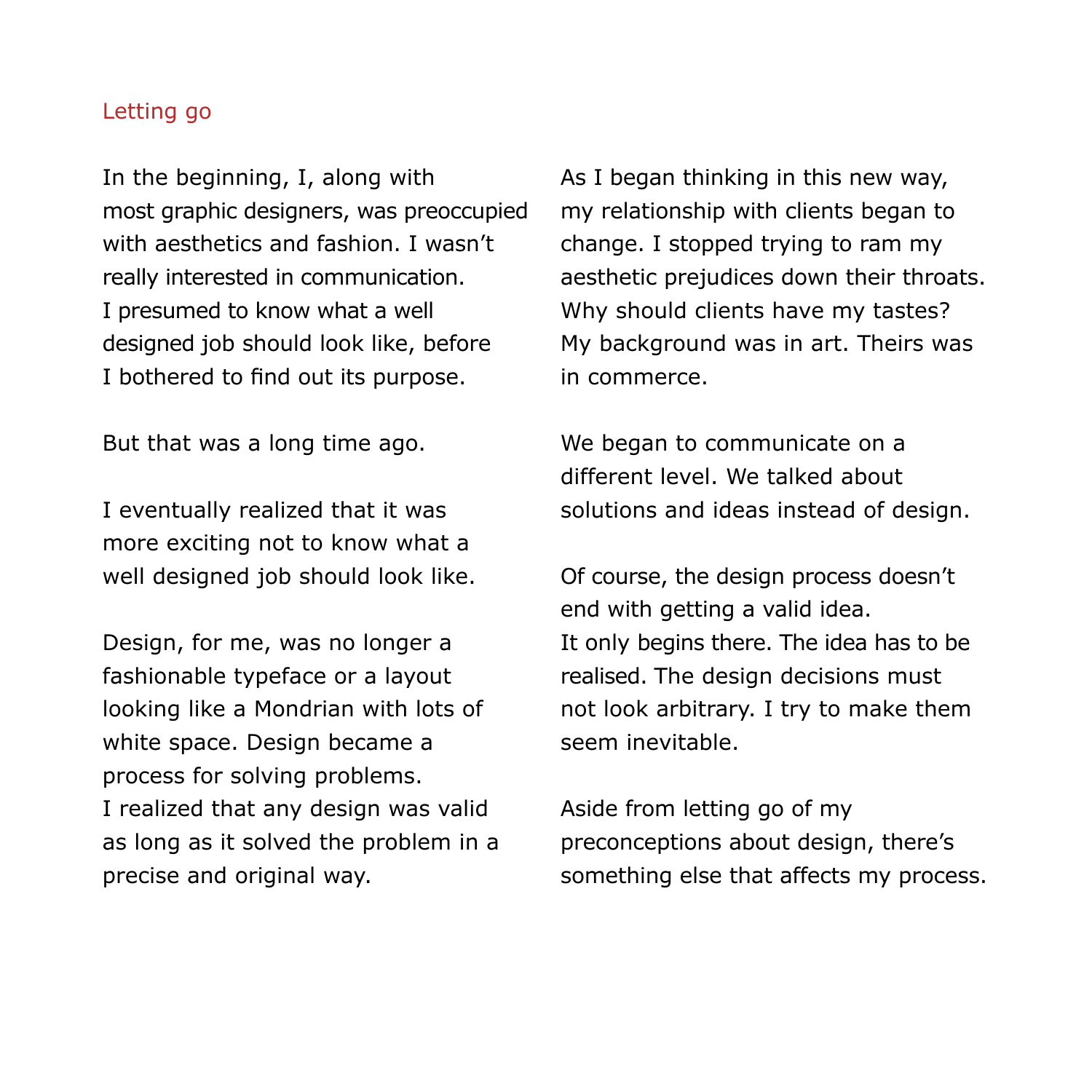### **Reality**

The audience for, say, a black and white, three inch, one column ad, is the same audience that will have seen the latest alien film and the hottest music video with special effects that are dazzling.

How can a graphic designer hope to compete with this magic? We don't have the technology, or the budgets, or the time.

If we want to attract attention to our work, we have to go to the other extreme. We have to go to reality! We must take a careful look at the real world, and, in effect, say to our audience, "look – have you ever noticed this before, even though it was right under your nose?"

That, to me, is more exciting than the most amazing special effects.

I appreciate that designers love choosing colors, pushing type and shapes around, drawing in a particular style, and imposing the latest graphic tricks on their next job, regardless of whether they are appropriate or not.

I love color, type, shapes, too. However, I'm prepared to wait until I have something interesting to say before I begin to design.

I believe that the more interesting the message, the more likely it is that the image will be interesting.

### The Culture

I try to ignore what the culture tells me is interesting.

The culture tells everyone what's exciting, what's interesting; and most designers spend their time trying to emulate what's supposed to be hot, what's current, what's trendy.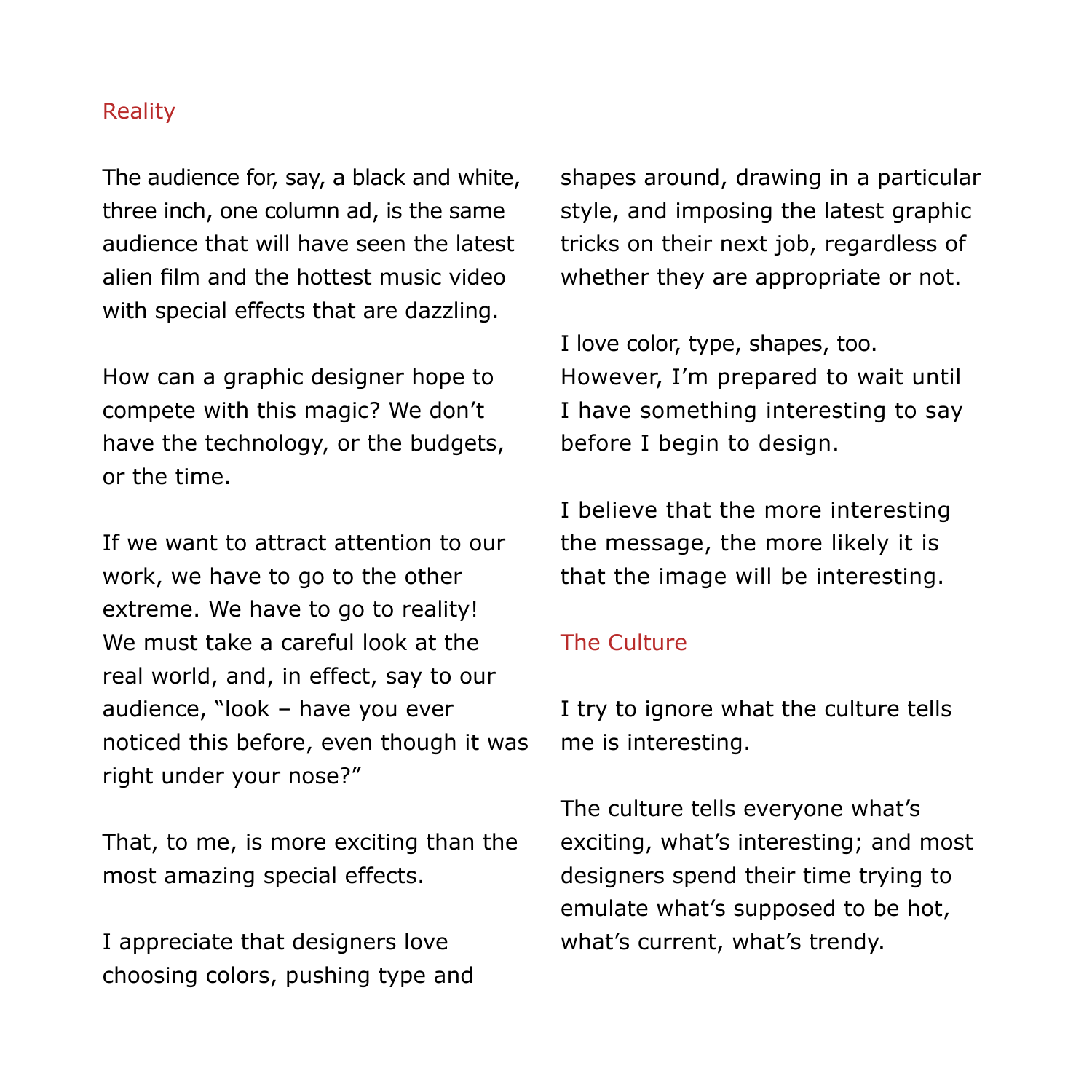But just think, if we want to do something that's original, how can we rely on what the culture tells us? Remember, the culture tells all of us the same thing.

Neil Postman, in his brilliant book, Amusing Ourselves to Death, tells us that when 1984 came, we boasted that the ominous prediction by George Orwell, in 1984 that we would be enslaved by Big Brother, never happened.

Postman also said that Aldous Huxley's prediction Brave New World,

"that people will come to love their oppression, and adore the technologies that undo their capacities to think," did come true.

It's not Big Brother who's watching you, it's Disney, and Time/Life and

Rupert Murdoch, and a few other mega-corporations.

The culture which they inflict on us through their virtual monopoly of television, cable, CDs, radio, fashion, film etc. is designed almost exclusively to appeal to the lowest common denominator, which, in turn, allows them to market the largest amount of stuff. Of course, they allow just enough high culture, to show that they are not Philistines.

And judging from their insatiable appetite to control more and more media, there will be even less diversity in the future.

So if we are to become original thinkers, we must extricate ourselves from the culture's avalanche of white bread.

That's the hardest part.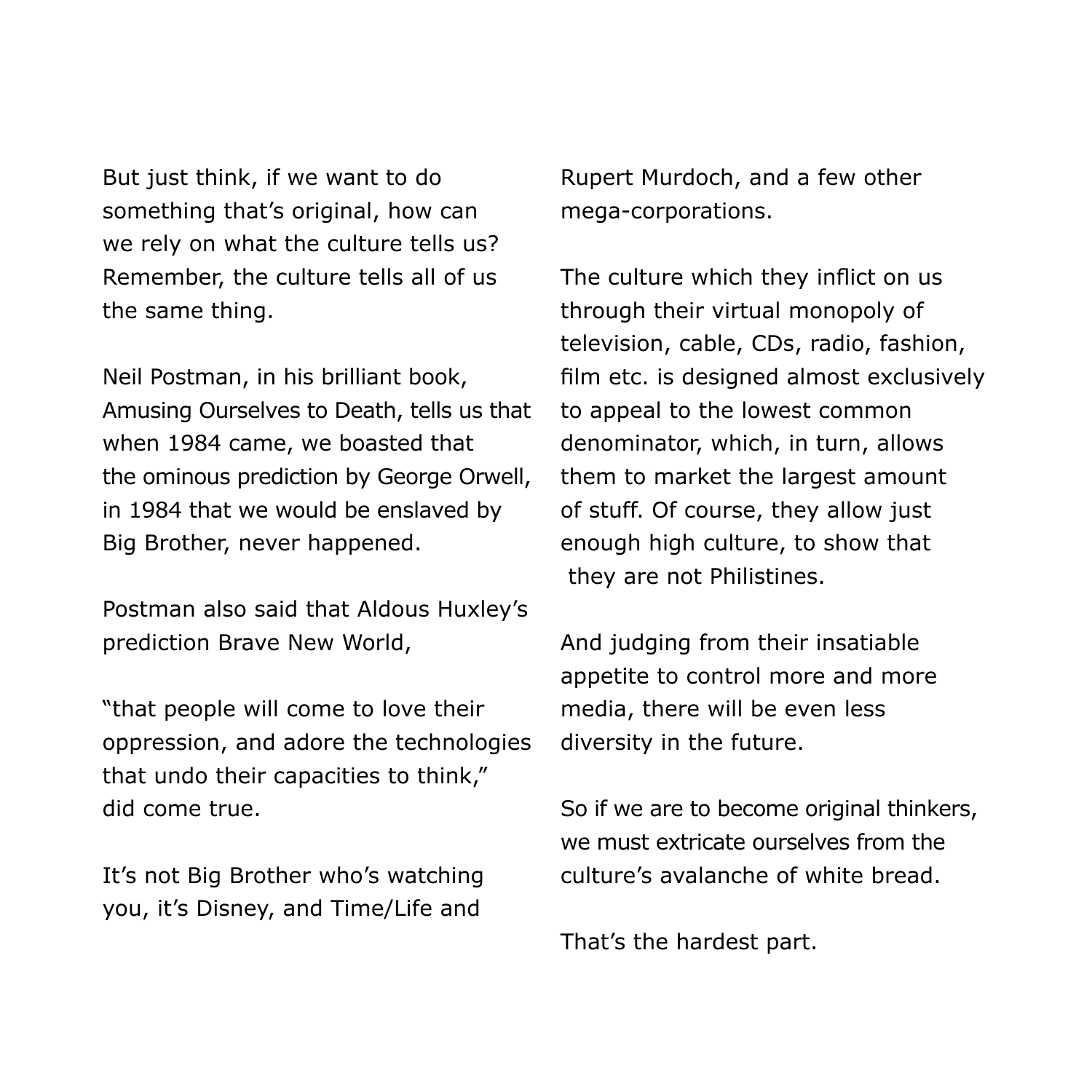### Getting there

When I get a job, regardless of how familiar the subject, I resist the temptation to think I know enough about it, and that I'm ready to design. I assume all of the information and imagery was supplied by the culture mafia, that none of the information or imagery is original with me.

Here's an example of a typical design problem: an art gallery's moving announcement:

Of course, I know something about art galleries, and something about moving. But at that point, I have nothing to say that's original.

I take a fresh look at the subject.

I do some research: I talk to the proprietor. I visit the gallery. I look around.

I stay there as long as it takes to notice something that I honestly think is interesting.

Eventually, I changed the problem to what I thought was a more interesting one:

Problem: What do the walls look like in an art gallery after it has moved?

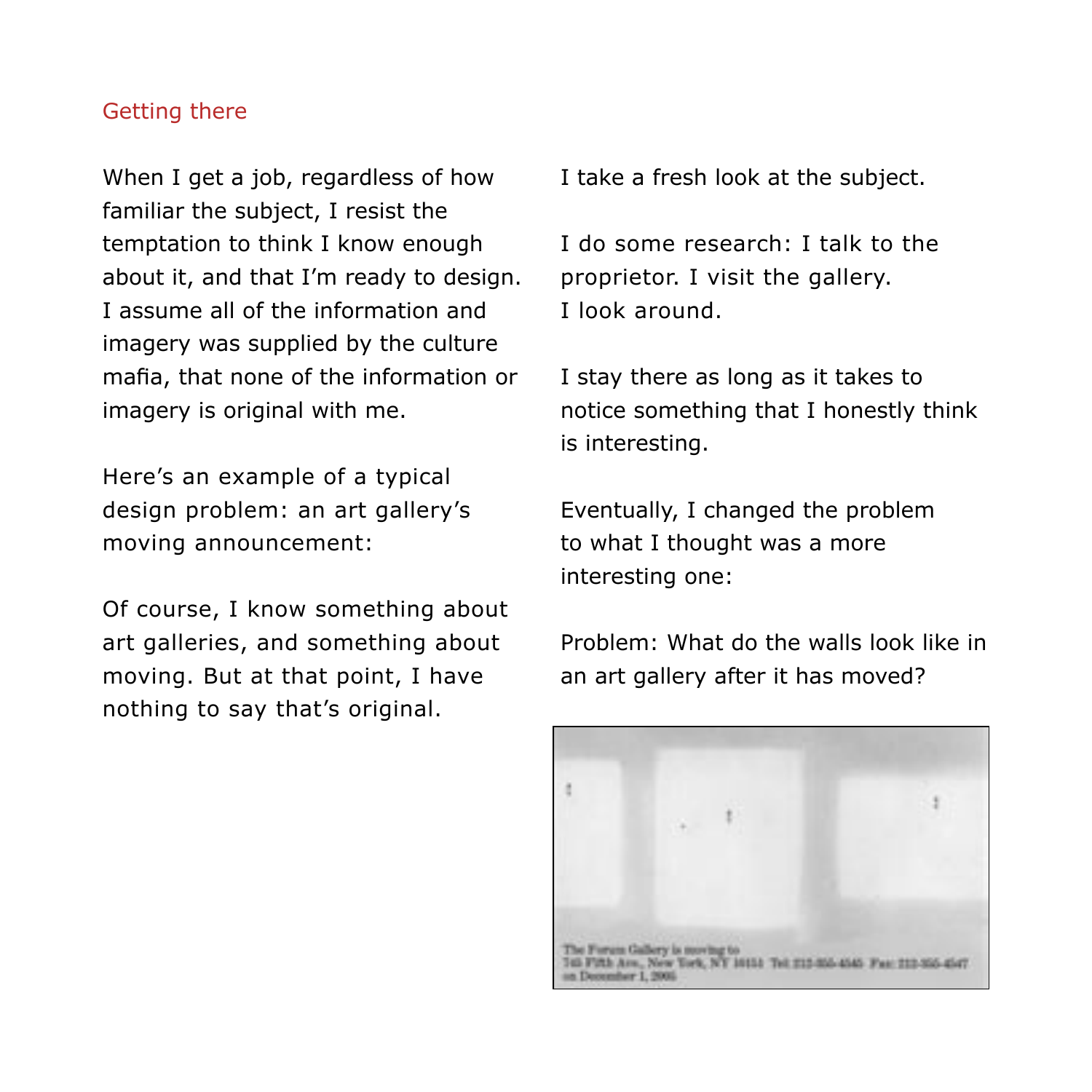### **Connections**

Even I, with my limited knowledge of science, know that everything in the universe is related.

All the more reason to assume that no matter how two parts of a statement seem to be unrelated, it should always be possible to find a simple, single image to represent both parts.

A typical problem that involves two unrelated subjects: one serious, one not serious. Logo for a series of informal luncheons hosted by the United Nations Association.

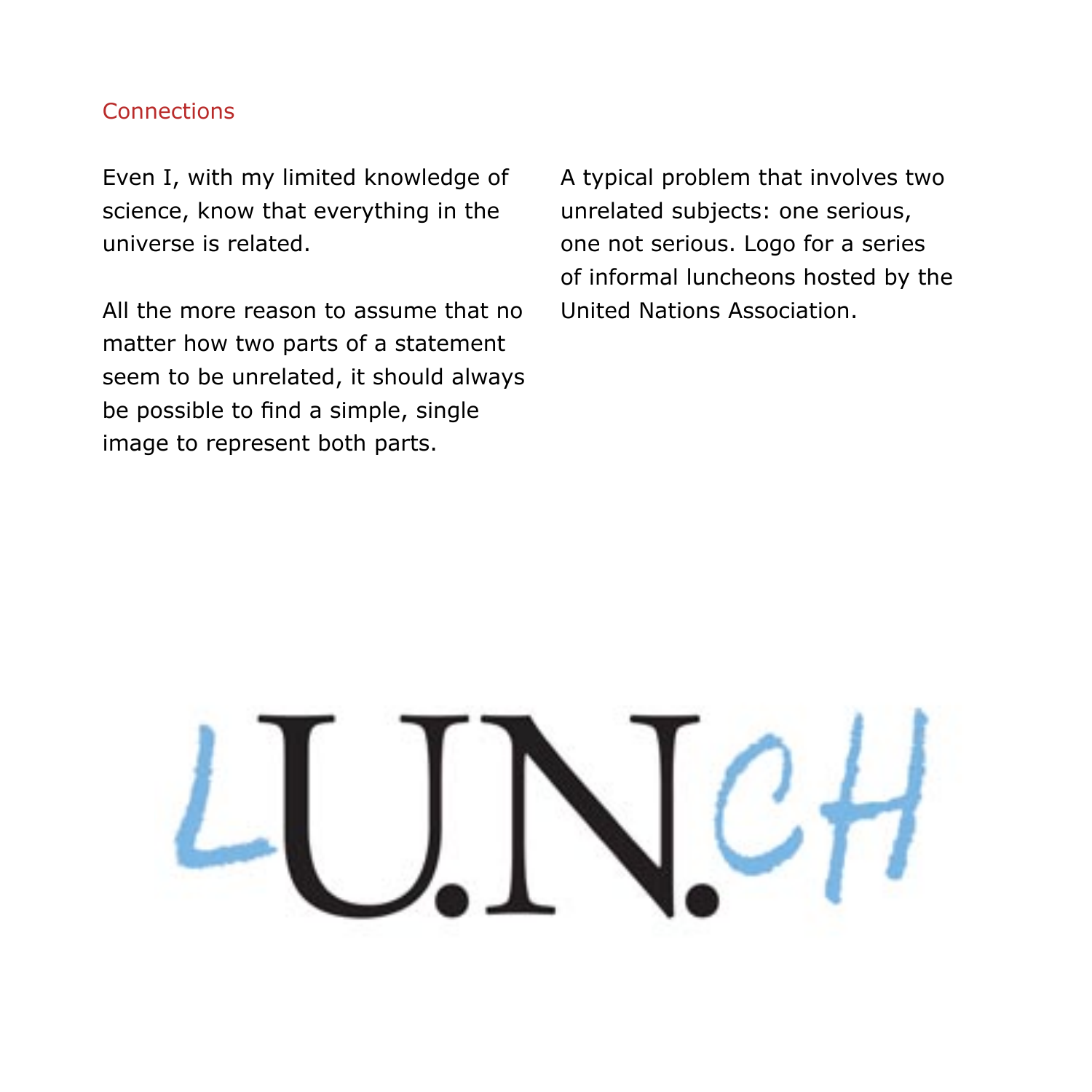### **Exaggeration**

My interest in reality also includes reality with a twist.

A client that repairs cast-off computers and donates them to schools and various charities has as their slogan, *a computer is a terrible thing to waste*.

When I had to incorporate the slogan in an ad, I thought it would be more powerful if I used it as a quotation.

And then, as long as I used it as a quotation, I thought I might as well attribute it to the greatest quotation generator of them all.

## "A computer<br>is a terrible thing to waste." William Shakespeare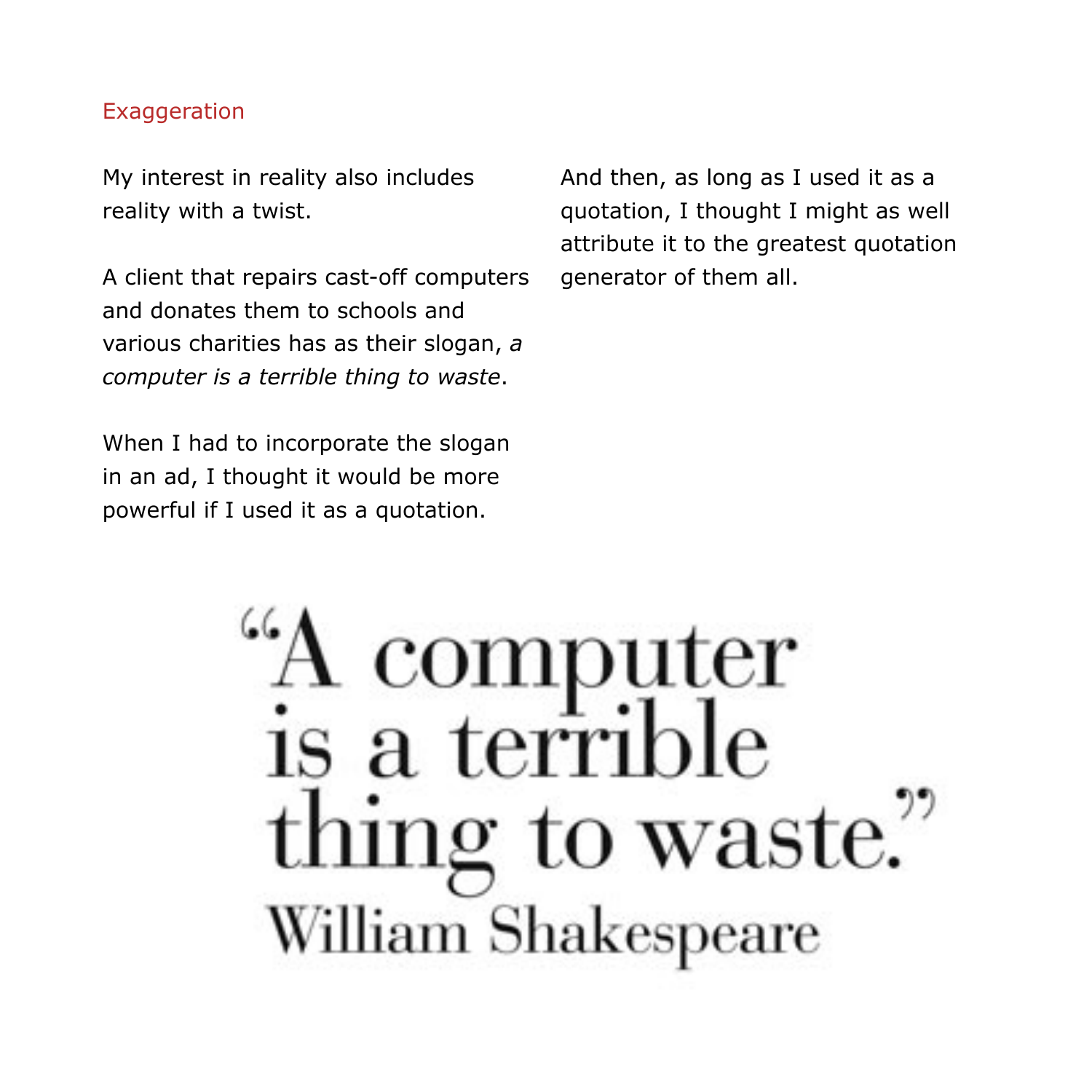### Stealing is good

People have been making images for thousands of years; x-rays, flags, NASA moon photographs, comic books, cave paintings, theatre masks, pub signs, graffiti, daguerreotypes, engravings, Christmas cards, the Mona Lisa, etc.

These images, depending upon how they are used, can transcend their original narrow purpose.

They can represent a specific historical period or a cultural attitude or something else I can't imagine at the moment.

If a designer comes across an existing image which says exactly what is required, and which was never intended by its original creator for the same purpose, and you're not violating someone's copyright, I see nothing wrong with using it.

As in this program cover for a piano recital:

I asked the pianist about the program. He told me it ranged from Rachmaninoff to Gershwin.

I went to the picture collection in the New York Public Library and found an engraving of a piano from the same period as Rachmaninoff.

And I found an illustration, obviously from the thirties, which was from Gershwin's period.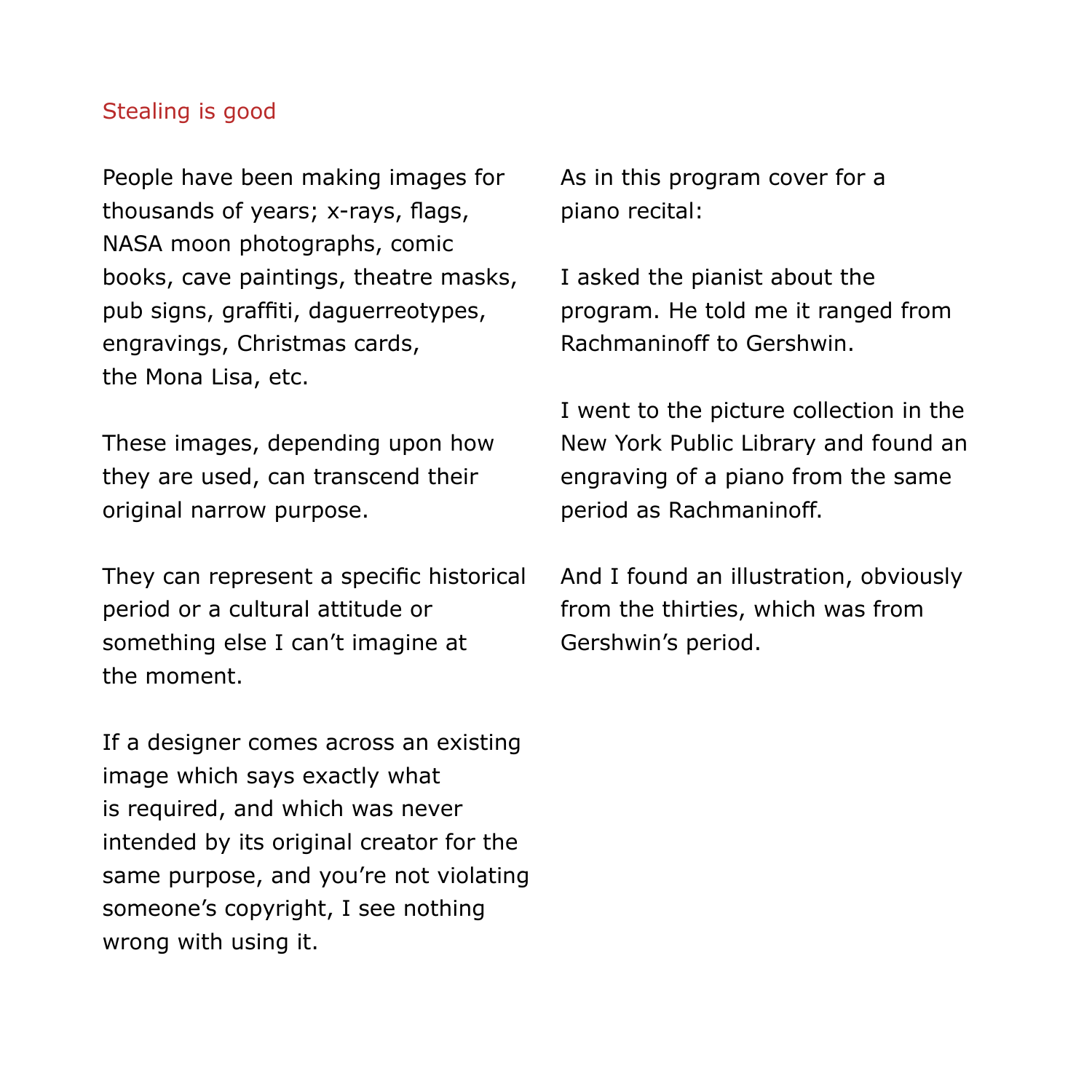I stole both images.

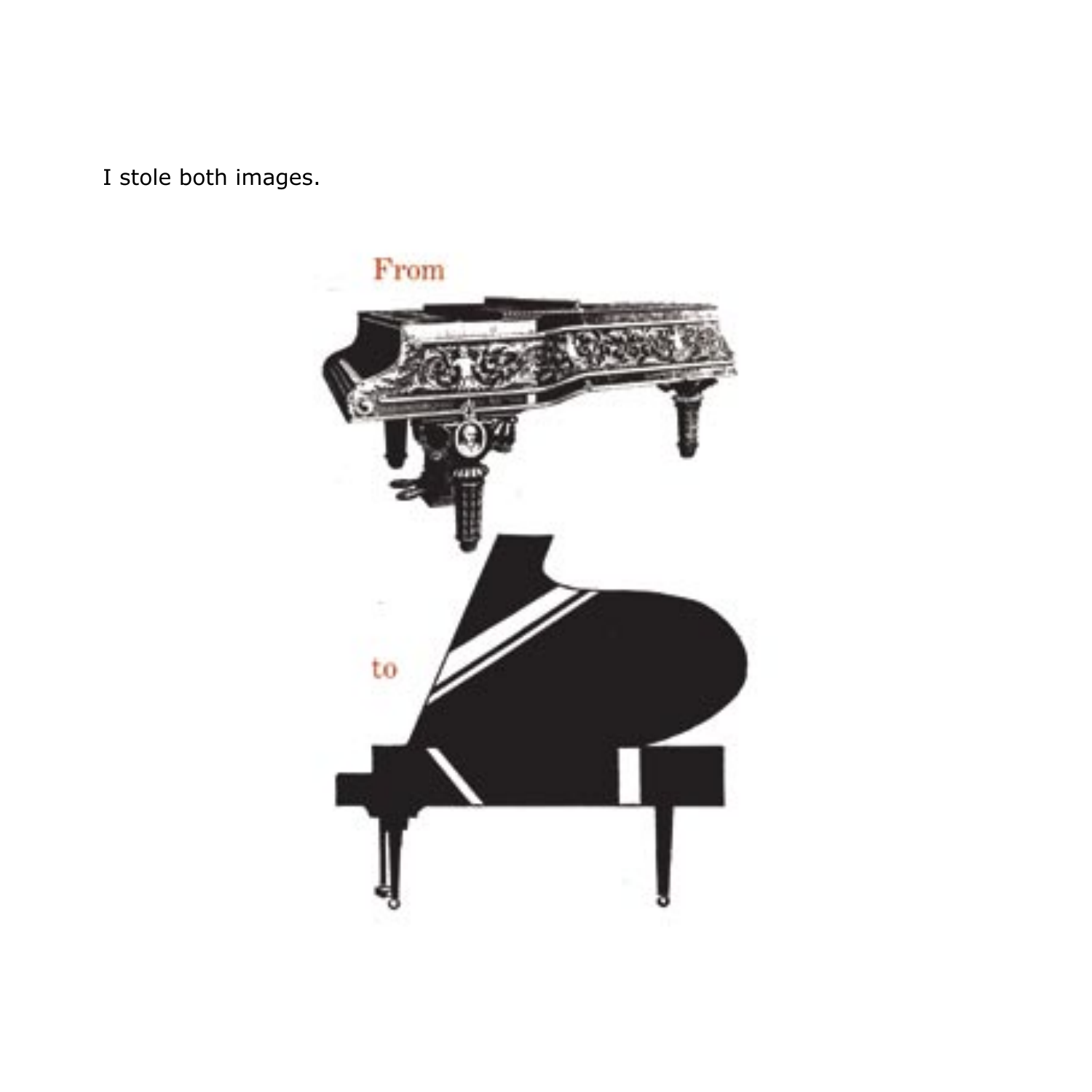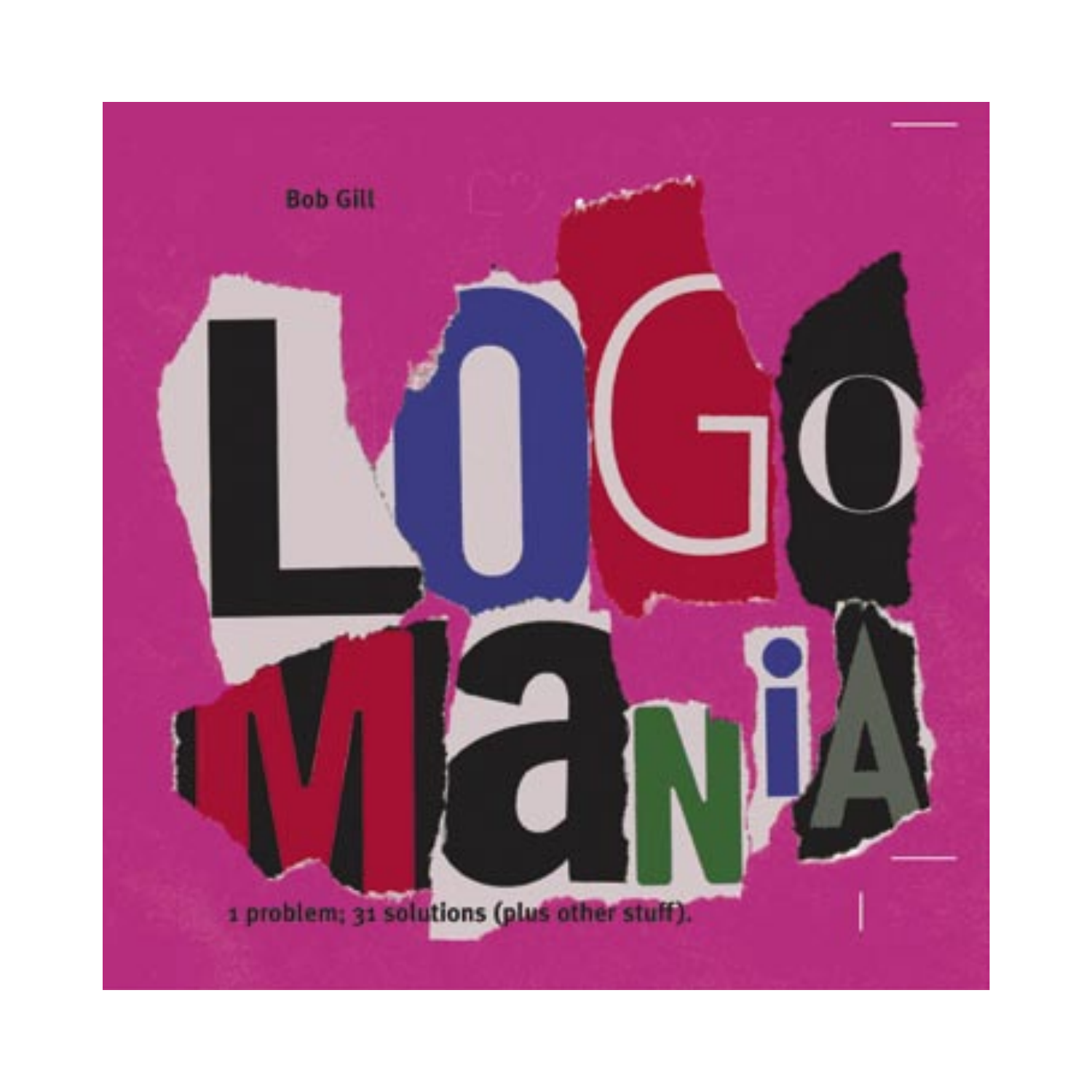### One other thing

I often hear designers say, "if only my client was not such an idiot, if only he had a modicum of taste, what beautiful symphonies I could create for him."

I don't believe it.

I think there's no such thing as a bad client. Only bad designers.

For years, I've been telling my students, and anyone else who would listen, that no matter how many times a client turns down your absolutely brilliant solution, for whatever dopey, arbitrary reason, you should be able to go away and do another absolutely brilliant solution.

And sometimes it's even better the second time.

As clients usually accept my solution the first or second time, or they decide that I'm the wrong designer, and they

get rid of me, I've never had a chance to test my theory of unlimited good solutions.

That's why I decided to do a book where I solved the same logo again, and again, and again.

I must confess, thirty-two solutions are not quite unlimited, but I trust my point will have been made.

> Bob Gill Designer, Illustrator, Film Maker Copywriter + Teacher

Lecturer in the Graduate Department, Pratt Institute, New York.

September 2006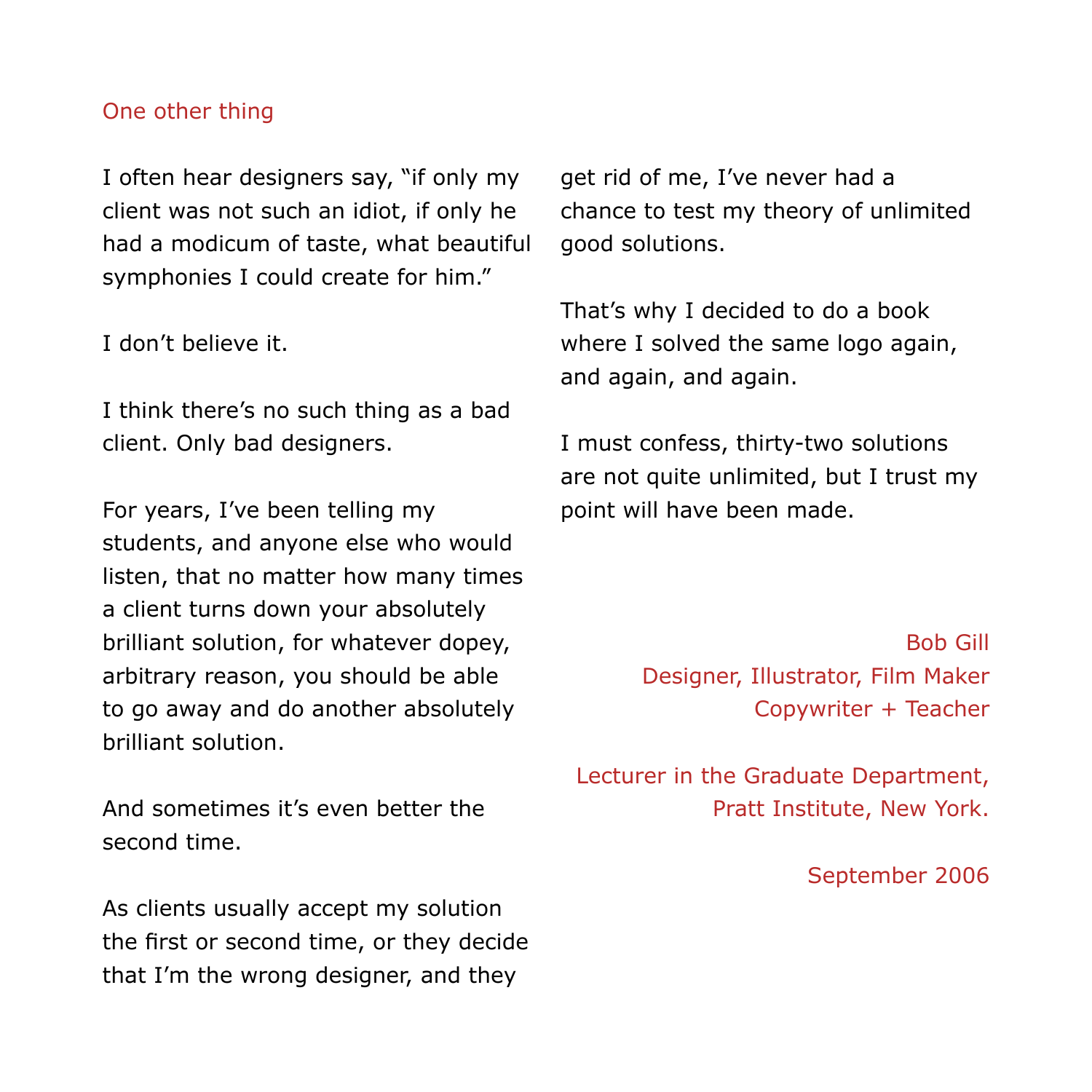### Bob Gill

Designer, Illustrator, Film Maker, Copywriter + Teacher Lecturer in the Graduate Department, Pratt Institute, New York.

Bob Gill is a designer, a New Yorker, an illustrator, a copywriter, a film-maker, a teacher, and a terrible jazz pianist.

He spent two years at the Philadelphia College of Art and a few months at The Pennsylvania Academy of Fine Art.

He returned to New York to begin freelancing, soon to be interrupted by the draft during the Korean War.

After his discharge, he continued freelancing. This time with a telephone and answering machine.

He went to London on a whim in 1960 as an art director in a small advertising agency. He hated it.

The agency life, not London. He loved London and stayed fifteen years.

Together with Alan Fletcher and Colin Forbes, two talented young designers, he started Fletcher/Forbes/Gill, on April Fool's day in 1962.

F/F/G began with two assistants and a secretary. Today it's called Pentagram, with offices everywhere except Tibet. Gill resigned in 1967 to work independently in London. The office was already getting too big.

After that, he spent half of his time designing, half illustrating, half teaching at the Royal College of Art, and the other half making industrial films and television commercials.

He returned to New York in 1975, to write and design Beatlemania, a history of the sixties with a Beatles score, the largest live and multi-media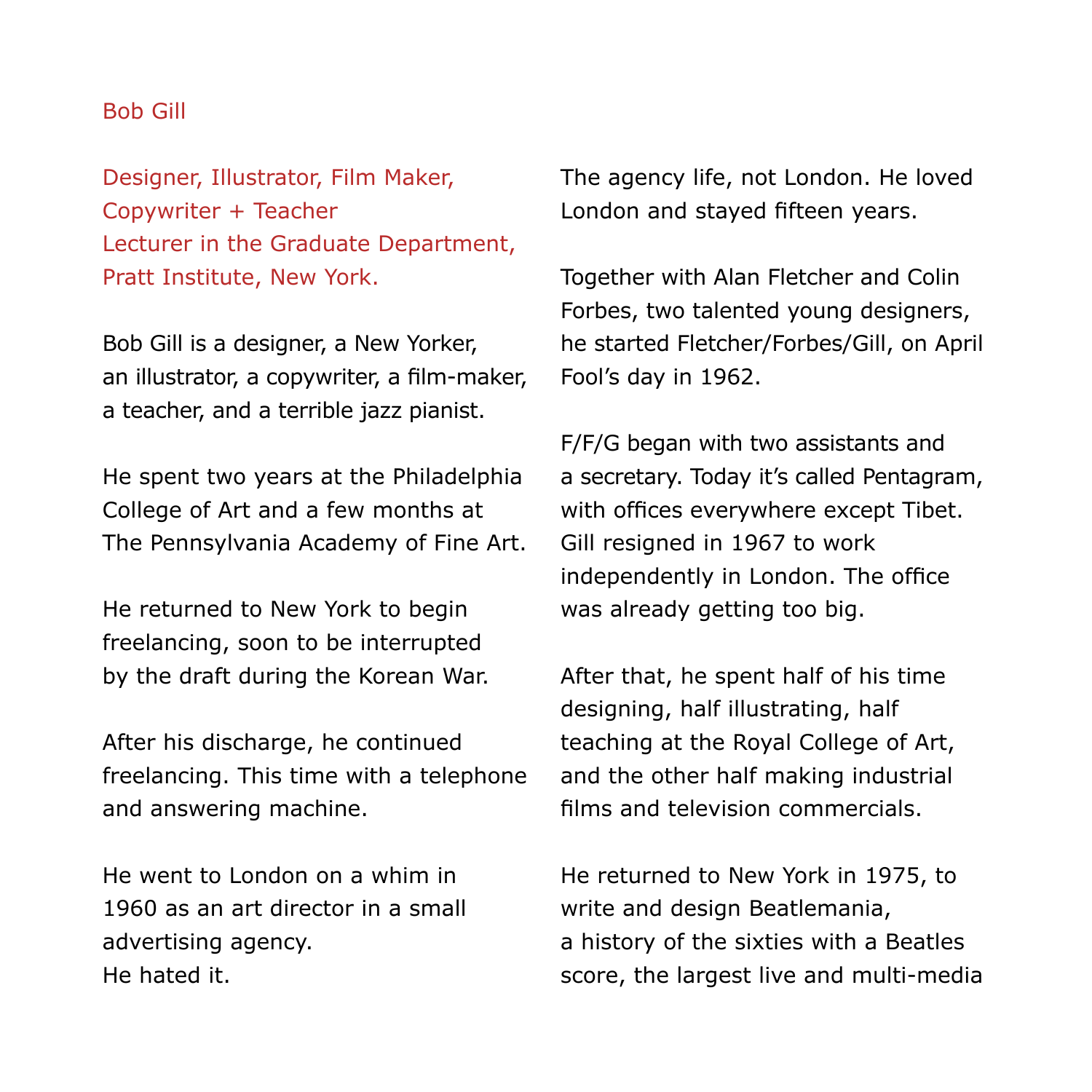musical ever on Broadway, with Robert Rabinowitz, the painter.

Gill asked, "what's multi-media?"

He's had one-man shows in Europe, South America, the Far East and in the US.

He was elected to the New York Art Directors Club Hall of Fame and the Designers and Art Directors Association of London recently presented him with their Lifetime Achievement Award.

Among his books on design and illustration:

*Forget everything you ever learned about graphic design, including what's in this book* 

*Graphic Design Made Difficult* 

*Unspecial effects for Graphic Designers*

*Graphic Design as a Second Language*

### *Illustration*

### *Logomania*

He's also written and illustrated a number of children's books.

He's now living in New York with his wife, Public Radio's Sara Fishko, their son Jack, and their daughter Kate.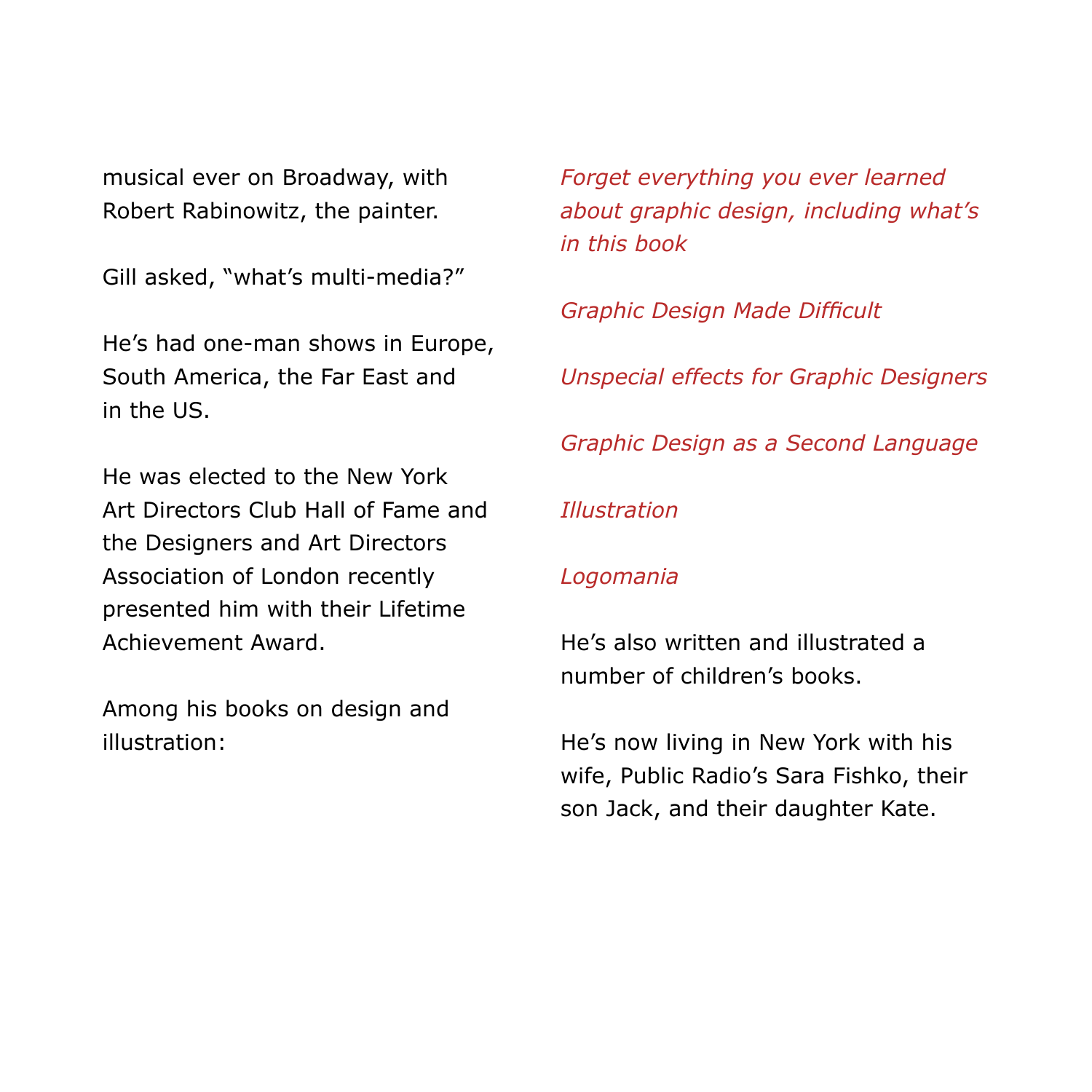**RICHARD DREYFUSS TOTAL ABANDON** 

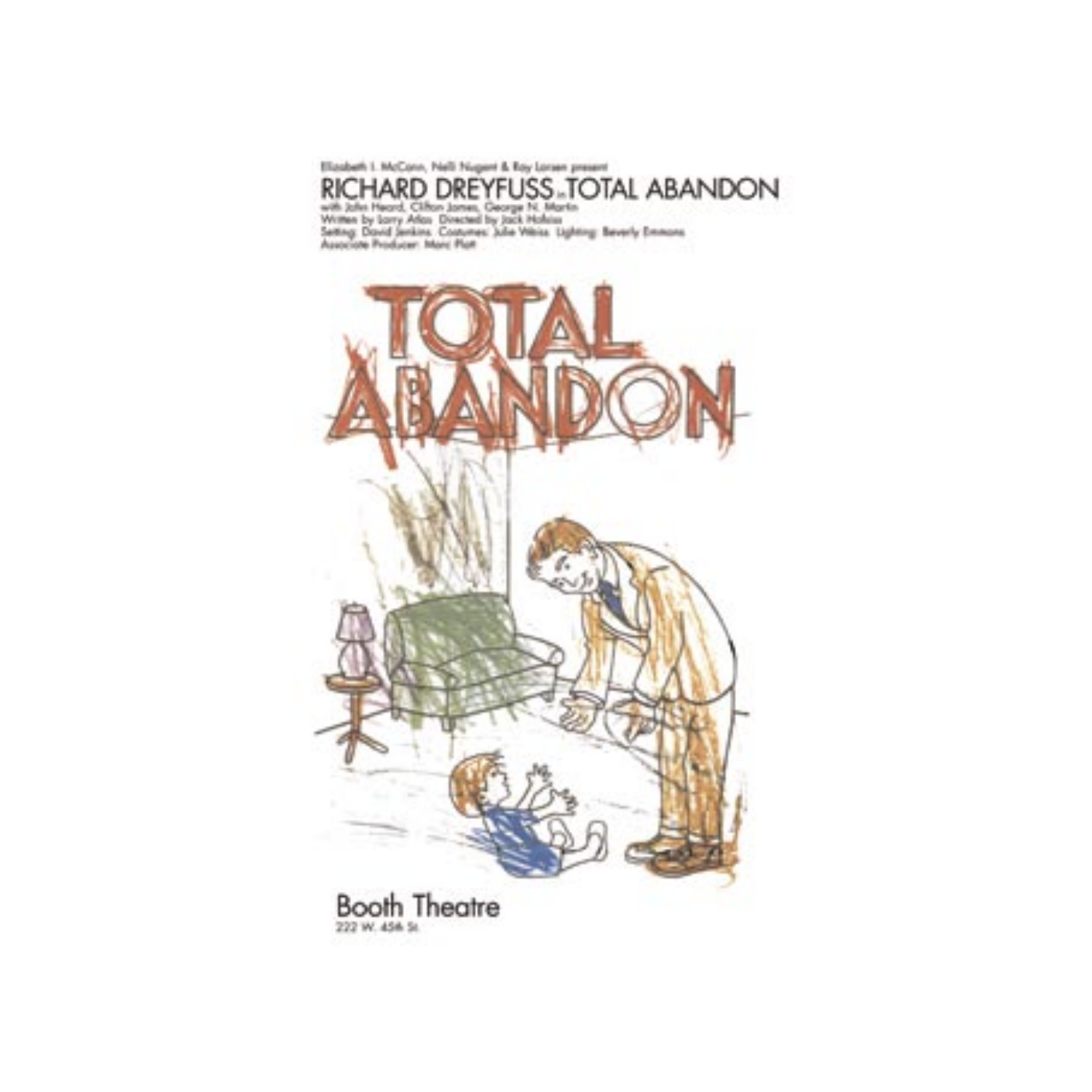### text+work

The Gallery at The Arts Institute at Bournemouth is a major resource for contemporary visual art at the Institute and has received regional and national recognition.

The concept of text+work underpinning the exhibition programme, promotes dialogue between innovative contemporary art and design practice and its theoretical context. It provides a platform for practitioners, writers and curators who wish to examine and extend the boundaries between contemporary practice and critical discourse. There are text+work gallery events, critical texts, shared and networked exhibitions, and a text+work website. A text (essay) is published by text+work to accompany each exhibition in the text+work programme.

### norwich gallery

norwich gallery is part of Norwich School of Art & Design and it has run a consistent program of exhibitions of contemporary art and design since the 1970's.

It is one of the pioneering art school galleries in the regions. It has worked successfully with the idea that there is as much subject expertise within a regional art school as there is in a major museum.

The gallery has been curated by Lynda Morris since 1980 and she established the major open exhibition EAST international which has taken place annually since 1991.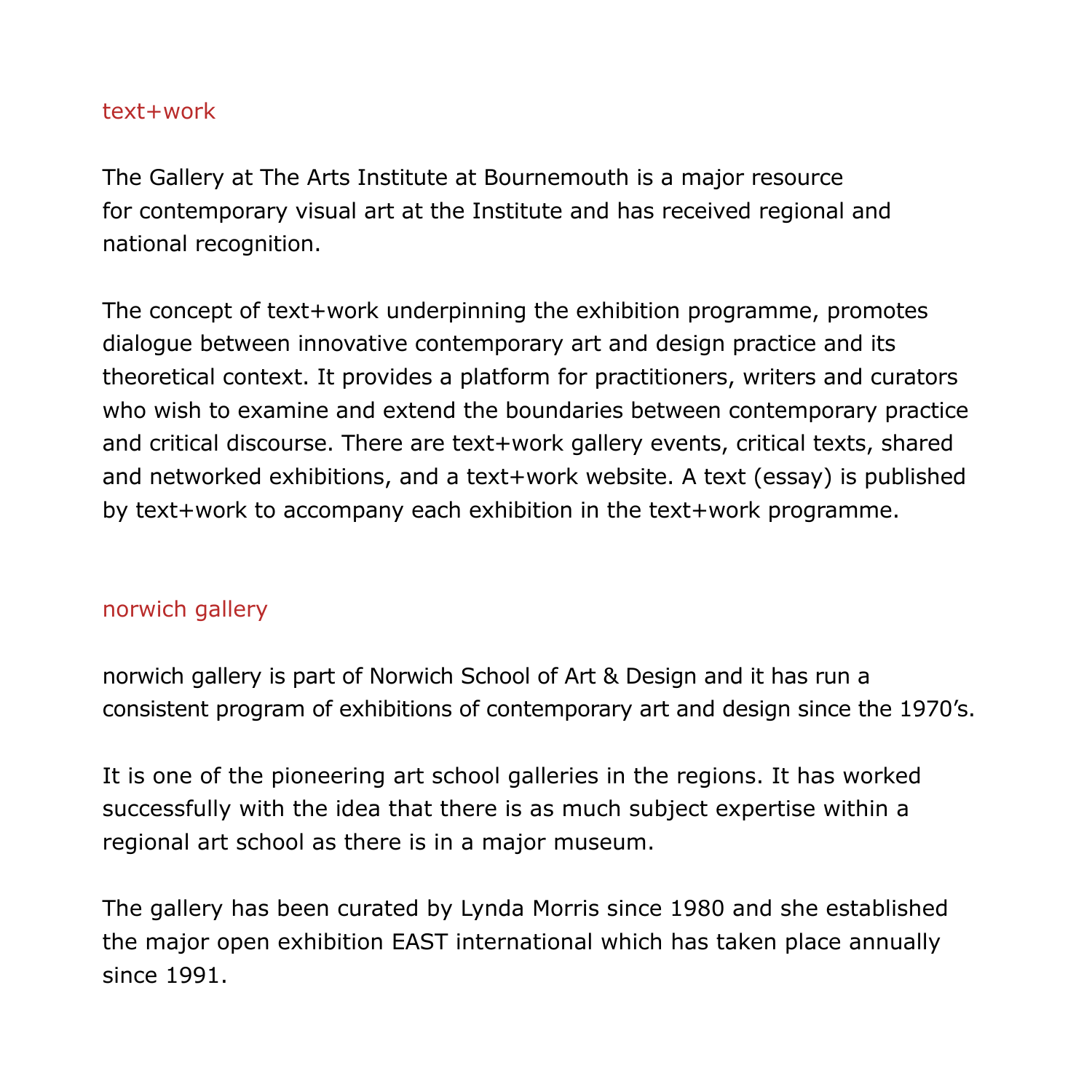

## ACKNOWLEDGEMENTS

copyright by the artist The copyright of the text (essay) resides with Bob Gill

| Written by  | <b>Bob Gill</b>                        |
|-------------|----------------------------------------|
|             | <b>Violet McClean</b>                  |
| Edited by   | Violet McClean / vmcclean@aib.ac.uk    |
| Designed by | Sonja Stender / design@jazznoons.co.uk |

the **arts institute** at bournemouth

Published by text+work, The Arts Institute at Bournemouth

ISBN 0-901196-14-2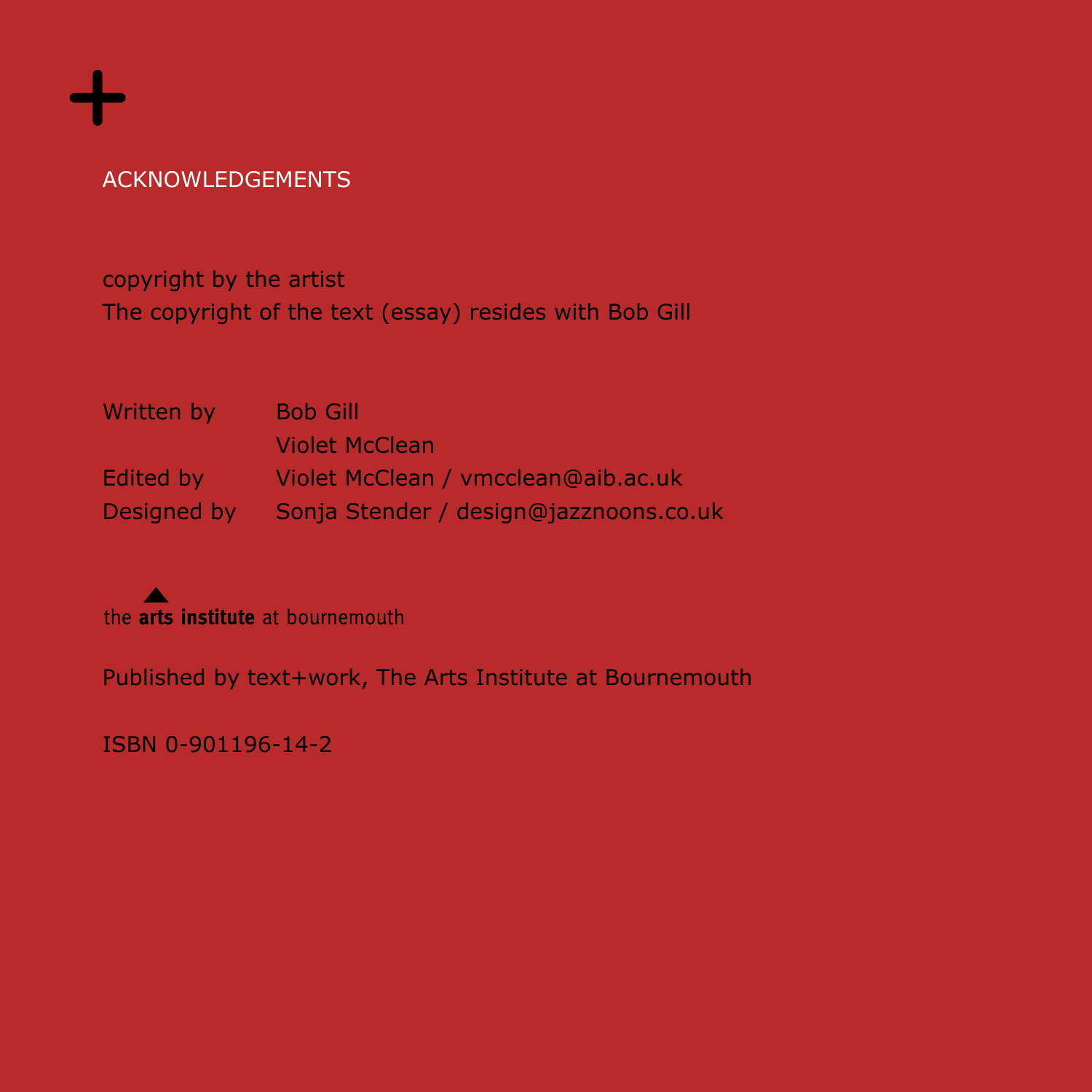

### EVENTS

text+work The Gallery at the Arts Institute at Bournemouth invites you and your guests to the text+work event and private view on Thursday 5th October 2006 4.30pm – 5.30pm Lecture Theatre One Followed by a Private View in The Gallery from 5.30pm – 6.30pm

Please RSVP to Violet McClean, Gallery Officer t 01202 363351 e vmcclean@aib.ac.uk

norwich gallery, Norwich School of Art & Design Opening 4 October 7.30pm to 9pm Public Lecture, 4 October: 6.30pm Blackfriars Hall Norwich

Bob Gill will present a free public lecture at Blackfriars Hall. Tickets are available in advance from Norwich Gallery.

For further information please contact Dan Tombs, Assistant Curator d.tombs@nsad.ac.uk or 01603 610561 ext: 6375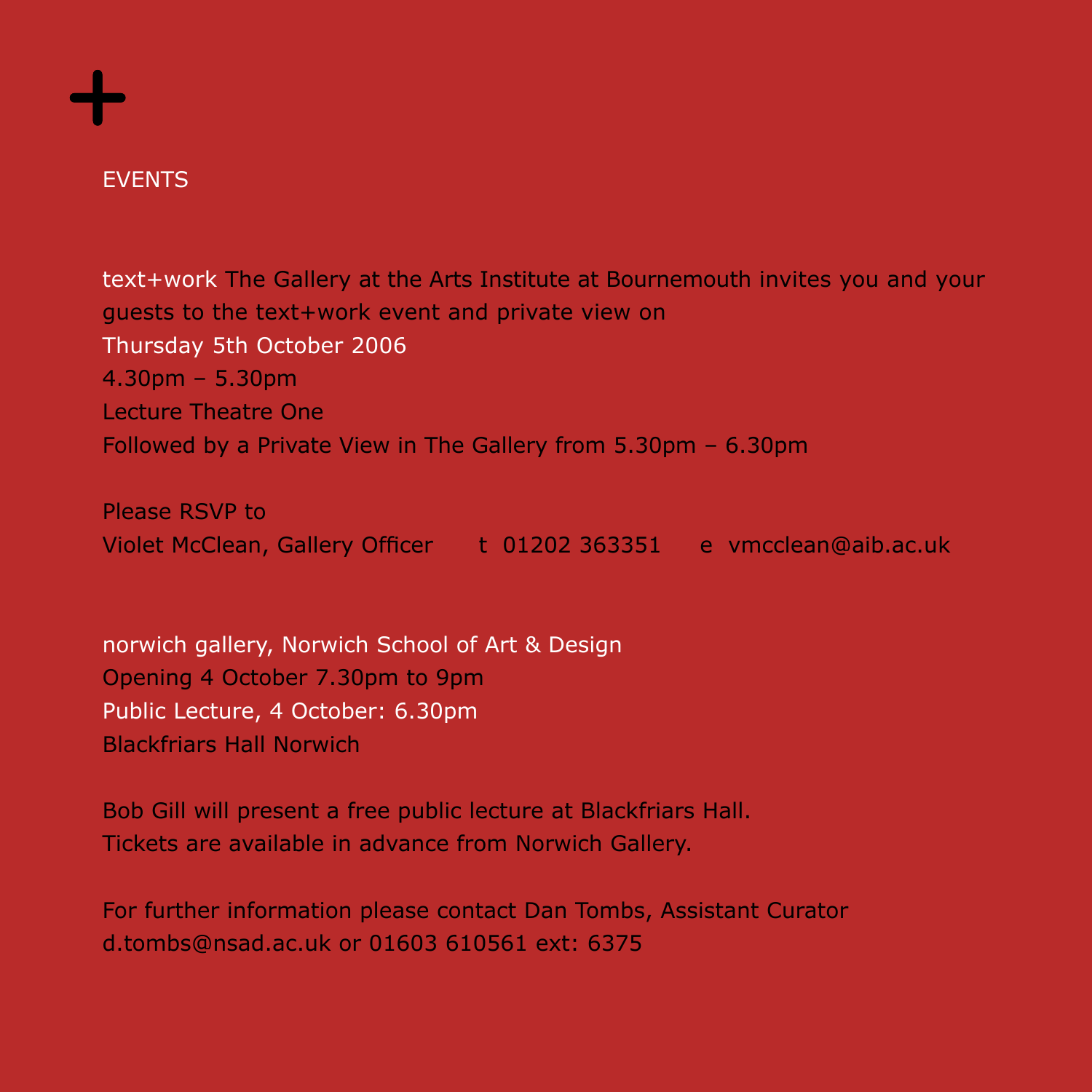